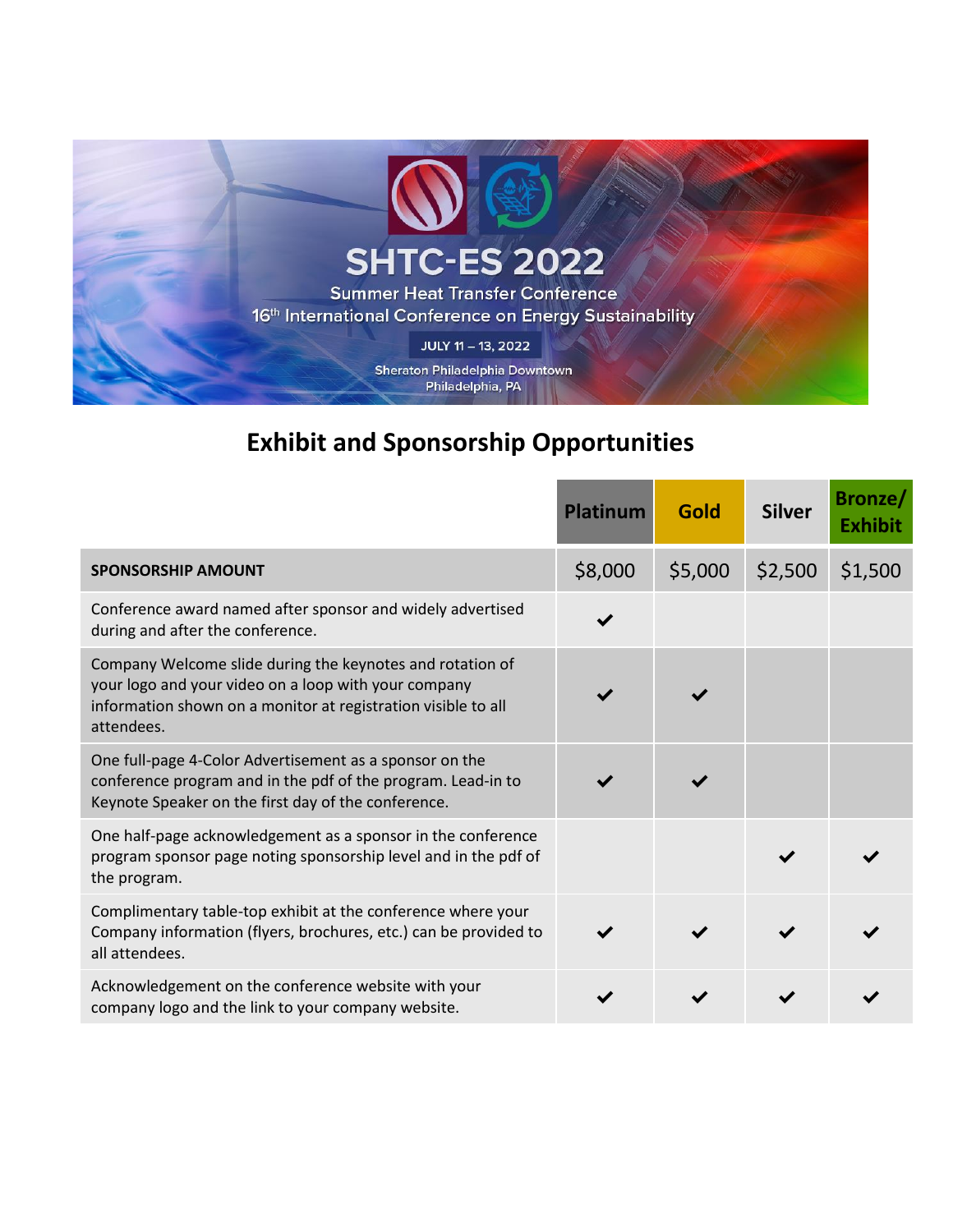|                                                                                                                                                                                                                                                                                                                                                                                                                                                                        | <b>Platinum</b> | Gold    | <b>Silver</b> | <b>Bronze/</b><br><b>Exhibit</b> |
|------------------------------------------------------------------------------------------------------------------------------------------------------------------------------------------------------------------------------------------------------------------------------------------------------------------------------------------------------------------------------------------------------------------------------------------------------------------------|-----------------|---------|---------------|----------------------------------|
| <b>SPONSORSHIP AMOUNT</b>                                                                                                                                                                                                                                                                                                                                                                                                                                              | \$8,000         | \$5,000 | \$2,500       | \$1,500                          |
| If Industry: Three complimentary full-conference registrations<br>to attend the Conference all 3 days, and access to the online<br>digital papers and conference proceedings. New registrants will<br>receive an offer of a complimentary 4 Month Trial ASME<br>Membership. Group Memberships from one company will<br>receive a 25% discount.                                                                                                                         |                 |         |               |                                  |
| If Industry: Two complimentary full-conference registration to<br>attend the Conference all 3 days, access to OnDemand technical<br>presentations for 1 month after the conference, and access to<br>the online digital papers and conference proceedings. New<br>registrants will receive an offer of a complimentary 4 Month<br>Trial ASME Membership. Group Memberships from one<br>company will receive a 25% discount.                                            |                 |         |               |                                  |
| If Academic Research Center/University: Five complimentary<br>student registrations** to attend the conference all 3 days,<br>access to OnDemand technical presentations for 1 month after<br>the conference, and access to the online digital papers and<br>conference proceedings. New registrants will receive an offer of<br>a complimentary 4 Month Trial ASME Membership. Group<br>Memberships from one company will receive a 25% discount.                     |                 |         |               |                                  |
| If Academic Research Center/University: Three complimentary<br>student registrations** to attend the conference all 3 days, and<br>access to the online digital papers and conference proceedings.<br>New registrants will receive an offer of a complimentary 4<br>Month Trial ASME Membership. Group Memberships from one<br>company will receive a 25% discount.                                                                                                    |                 |         |               |                                  |
| In addition to a complimentary table-top exhibit, your logo will<br>be displayed on the conference signage all 3 days of the<br>conference, Exhibitor registration for two individuals to attend<br>the conference all 3 days, and access to the online digital<br>papers and conference proceedings. New registrants will<br>receive an offer of a complimentary 4 Month Trial ASME<br>Membership. Group Memberships from one company will<br>receive a 25% discount. |                 |         |               |                                  |

**\*For companies under 10 employees, Gold tier is reduced to \$4,000.**

**\*\*Student must provide proof that they are a current student via a valid student ID. Two student registrations may be converted to one full-conference registration.**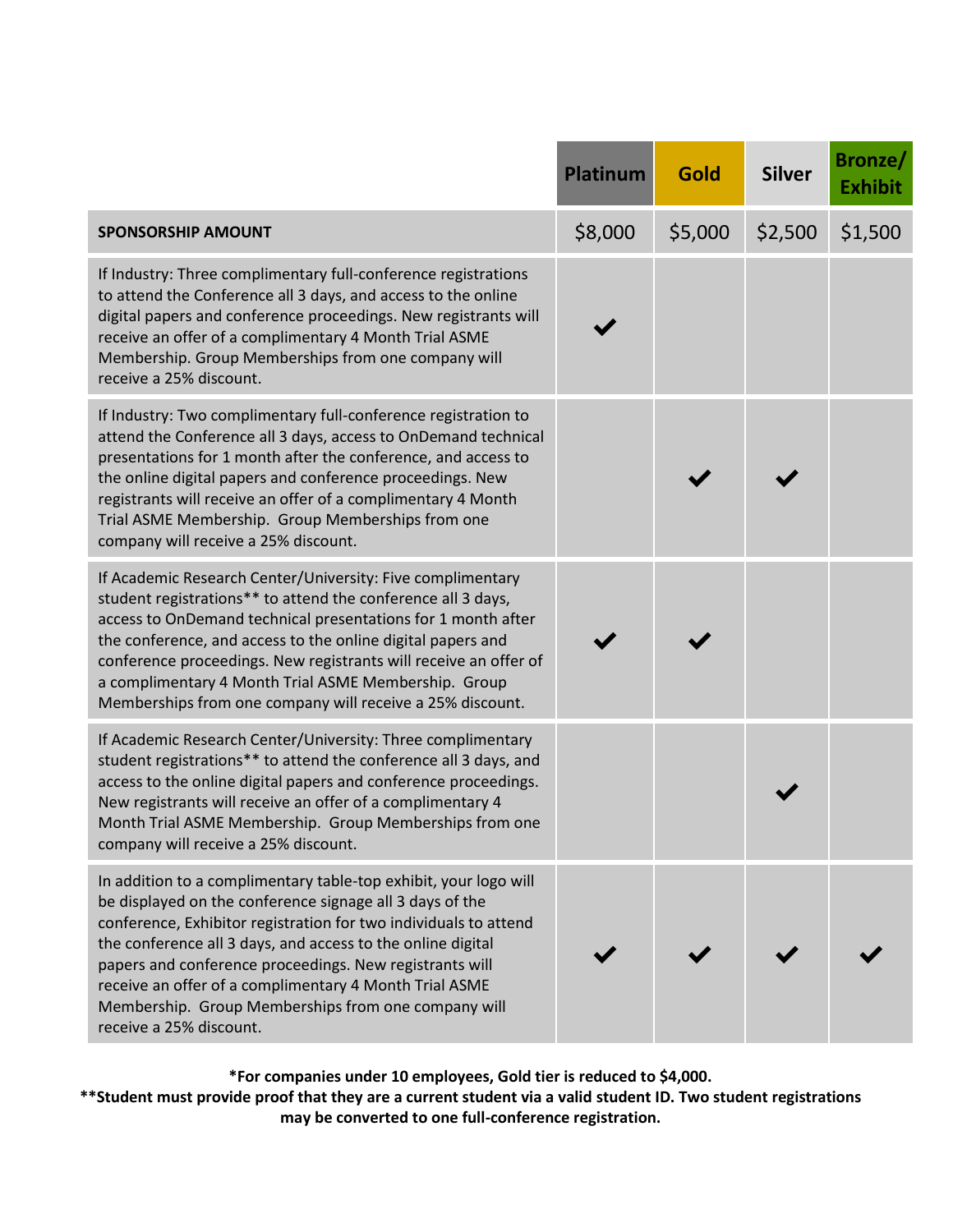### **Other Sponsorship Opportunities**

#### **Conference Panel or General Sponsorship: \$2,000**

- For Panel, a special session would be created for your company
- Attendees will be given access via zoom to the panel on the day it is scheduled for those who cannot attend the conference
- 4-Color Advertisement in the pdf of the final program
- Your company logo on the conference website with your link to your company website
- Recognition on the conference welcome slide
- Your company logo on the conference signage

#### **Cover Page Advertisement: \$1,000**

- 4-Color Advertisement in pdf of the final program
- Your company logo posted in the pdf of the final program indicating sponsorship level
- Your company logo posted on the conference website with your link to your company website
- Your company logo on the conference signage

#### **Full Page Advertisement: \$500**

- 4-Color Advertisement in the pdf of the final program with your link to your website
- Your company logo posted on the conference website with your link to your company website

#### **Half Page Advertisement: \$250**

• 4-Color Advertisement in the pdf of the final program

#### **Student Sponsorship - \$250 - \$1,000**

- Your company logo posted on the conference website with your link to your company website
- You Company logo on promotional marketing materials, and final program available to all registered attendees
- Your company logo on the conference signage
- Recognition on the welcome slide
- Additional concessions may be available depending on the sponsorship contribution

*Please Note: In order to foster the involvement of young researchers, we are trying to keep the registration for students as low as possible and welcome any support for this.*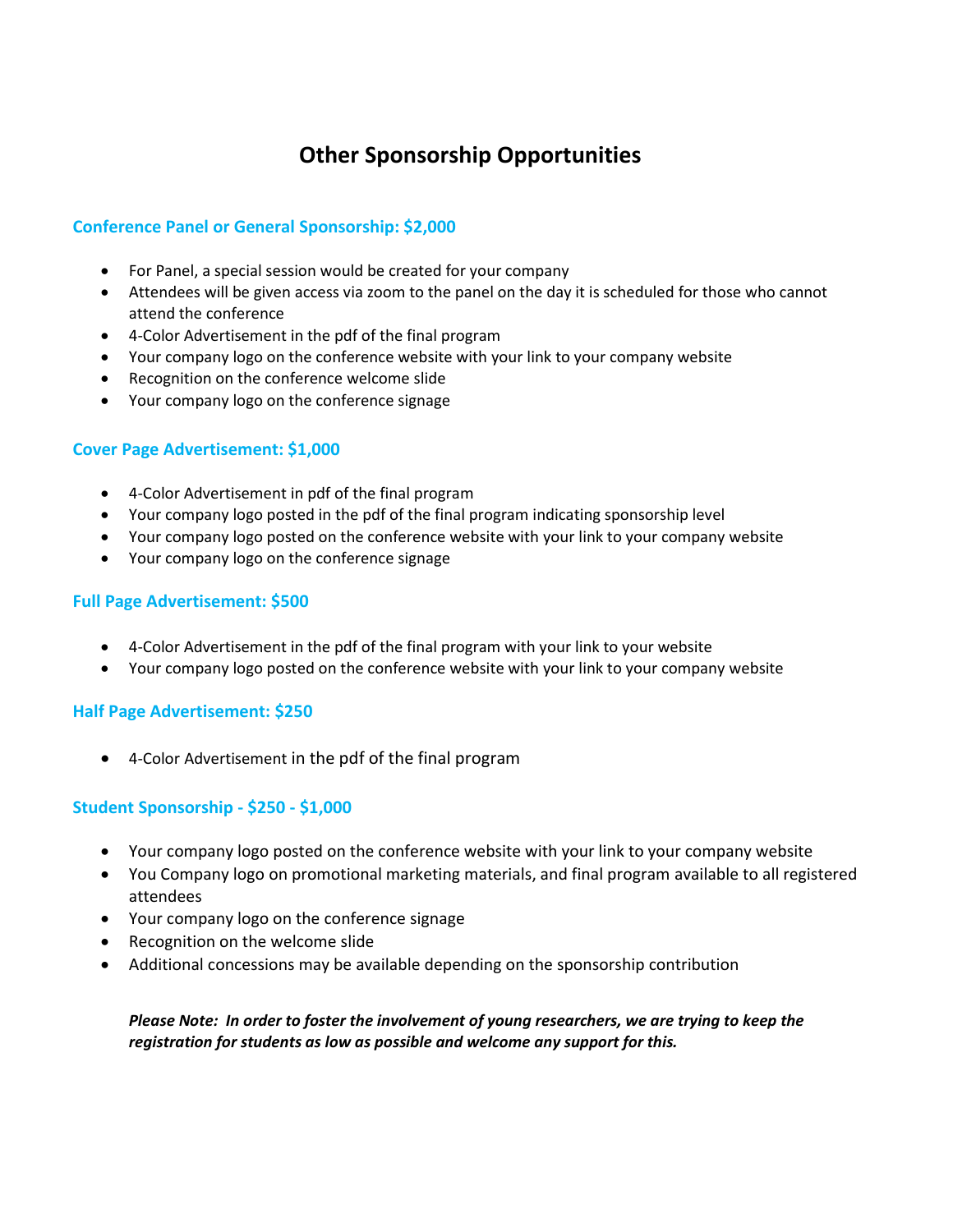## **SHTC/ES 2022 SPONSOR CONTACT INFORMATION FORM**

Please complete and return via email to [jakubowskim@asme.org](mailto:jakubowskim@asme.org)

| <b>Institution/Company</b>  |                                        |         |
|-----------------------------|----------------------------------------|---------|
| Name:                       |                                        |         |
| Website:                    |                                        |         |
| <b>Main Contact:</b>        |                                        |         |
| Title:                      |                                        |         |
| Email:                      |                                        |         |
| Telephone:                  |                                        |         |
| <b>Institution Address:</b> |                                        |         |
|                             |                                        |         |
| <b>Package Selection:</b>   | [] PLATINUM SPONSOR - \$8,000          |         |
|                             | [] GOLD SPONSOR - \$5,000              |         |
|                             | [ ] SILVER SPONSOR - \$2,500           |         |
|                             | [] BRONZE/EXHIBIT SPONSOR - \$1,500    |         |
|                             | [] OTHER SPONSORSHIPS - Name:          | Amount: |
|                             |                                        |         |
| I have read the Terms &     |                                        |         |
| <b>Conditions</b>           | $\lceil$ $\rceil$ - Initials:<br>Date: |         |

**PLEASE NOTE**: The Corporate logo along with your advertisement, if applicable, (in pdf format) will be included in final pdf of the program and posted on the conference website. Please submit your advertisement to Mary Jakubowski of ASME at [jakubowskim@asme.org](mailto:jakubowskim@asme.org) on/by **June 4, 2022.**

#### **Payment**

**[ ] Invoice -** Upon receipt of this signed agreement you will be invoiced. Payment is due 10 days from receipt of invoice.

**[ ] Credit Card -** If paying by credit card, a secure link will be sent to you.

**PLEASE NOTE**: **If your sponsorship includes complimentary registrations, you will receive the codes to register from the conference manager.**

**Please see the next 2 pages for Terms and Conditions.**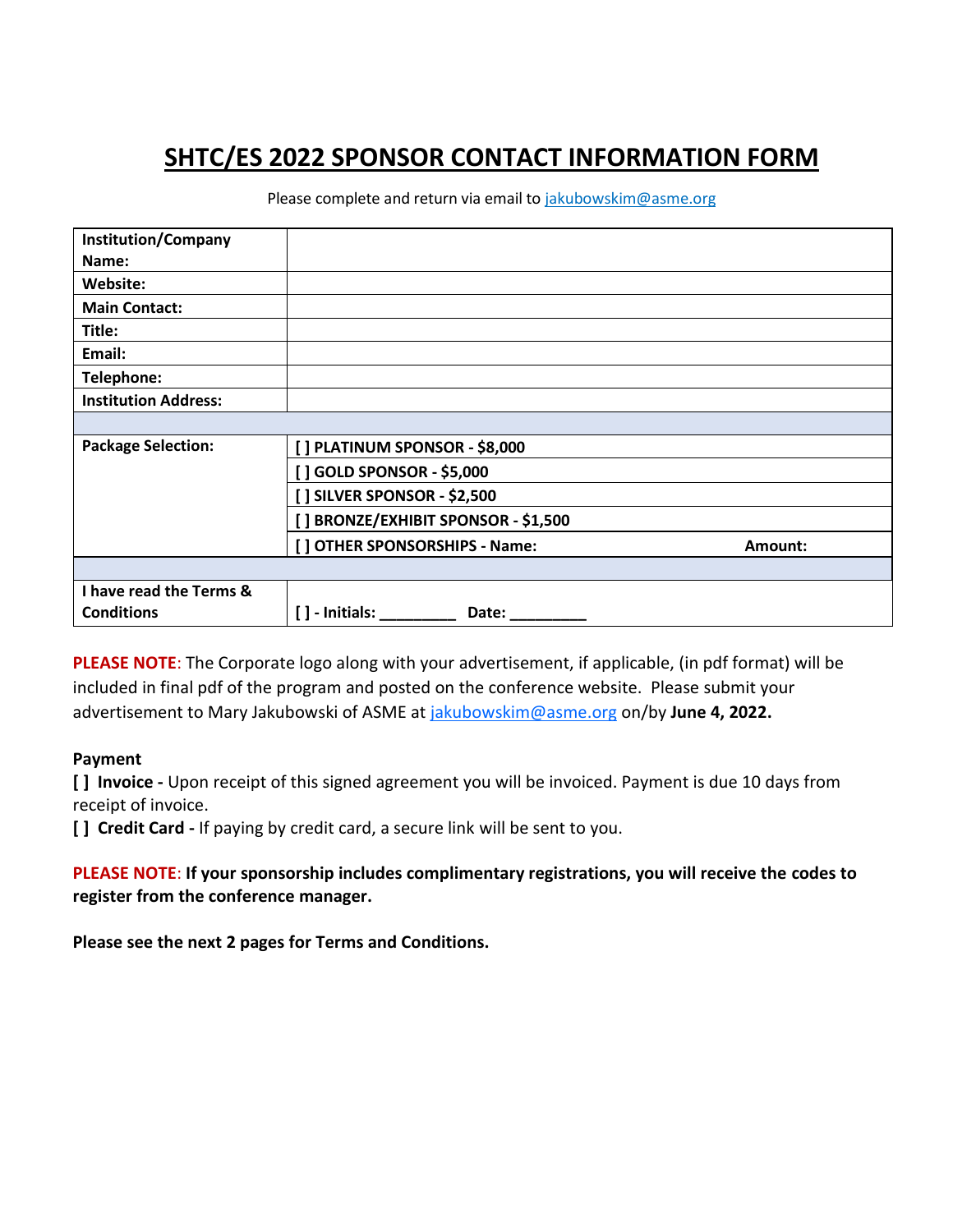#### **TERMS & CONDITIONS**

#### **Management and Sponsor**

The term "Management" as used herein shall define the personnel and agents of the American Society of Mechanical Engineers (ASME) to produce this event. The term "Sponsor" shall define the company and its personnel and agents selecting to participate in the Sponsor. Once Sponsor has executed this agreement by means of a signature, all terms shall become binding.

#### **Exhibiting Companies and Products**

Management has the sole right to determine eligibility for a product or a company in its conference. Sponsor may display or advertise only goods and services normally manufactured or offered during its business.

- Sponsorships will not be activated, or benefits implemented until payment is received in full.

#### **Exhibit Space Rules and Contractor Services**

Management shall have full discretion regarding items to be displayed during the conference and control over attendance policies at all times. All Exhibitors agree to staff their booth(s) during exposition hours.

#### **Fees and Deposits**

Should Sponsor delay payments, Management shall have the right to repossess any assigned space after notifying Sponsor in writing of the intent to do so. In the event of default by the Sponsor, Sponsor remains responsible for payments due and assumes the responsibility for all enforcement costs incurred by Management in collecting such fees.

#### **Sponsor Cancellation or Nonpayment**

Sponsor agrees that a reservation is made at the time of execution of this Agreement, whether or not accompanied by pending deposit, and it shall be regarded as valid and binding. The Sponsor may cancel upon written notification with full refund within 30 days of this agreement and prior to 90 days before the event start date. Should Sponsor decide to cancel after 30 days and prior to 90 days before the start of the event, the Sponsor is liable for 50% of the contracted amount. Cancellation within 90 days prior to the event is subject to a 100% cancellation penalty. Should the Sponsor fail to make timely payments as noted in this Agreement, Management reserves the right to reassign the space to another Sponsor.

#### **Music Licensing**

Exhibitors are solely responsible to obtain the necessary licenses for all usage of music or video and all costs for such licenses are the responsibility of the Exhibitor. Exhibitor may be prohibited from certain activities without proof of required licenses.

#### **Liability and Insurance**

Sponsor shall indemnify and hold harmless Management from all liability which might ensue from any cause whatsoever, including attorney's fees.